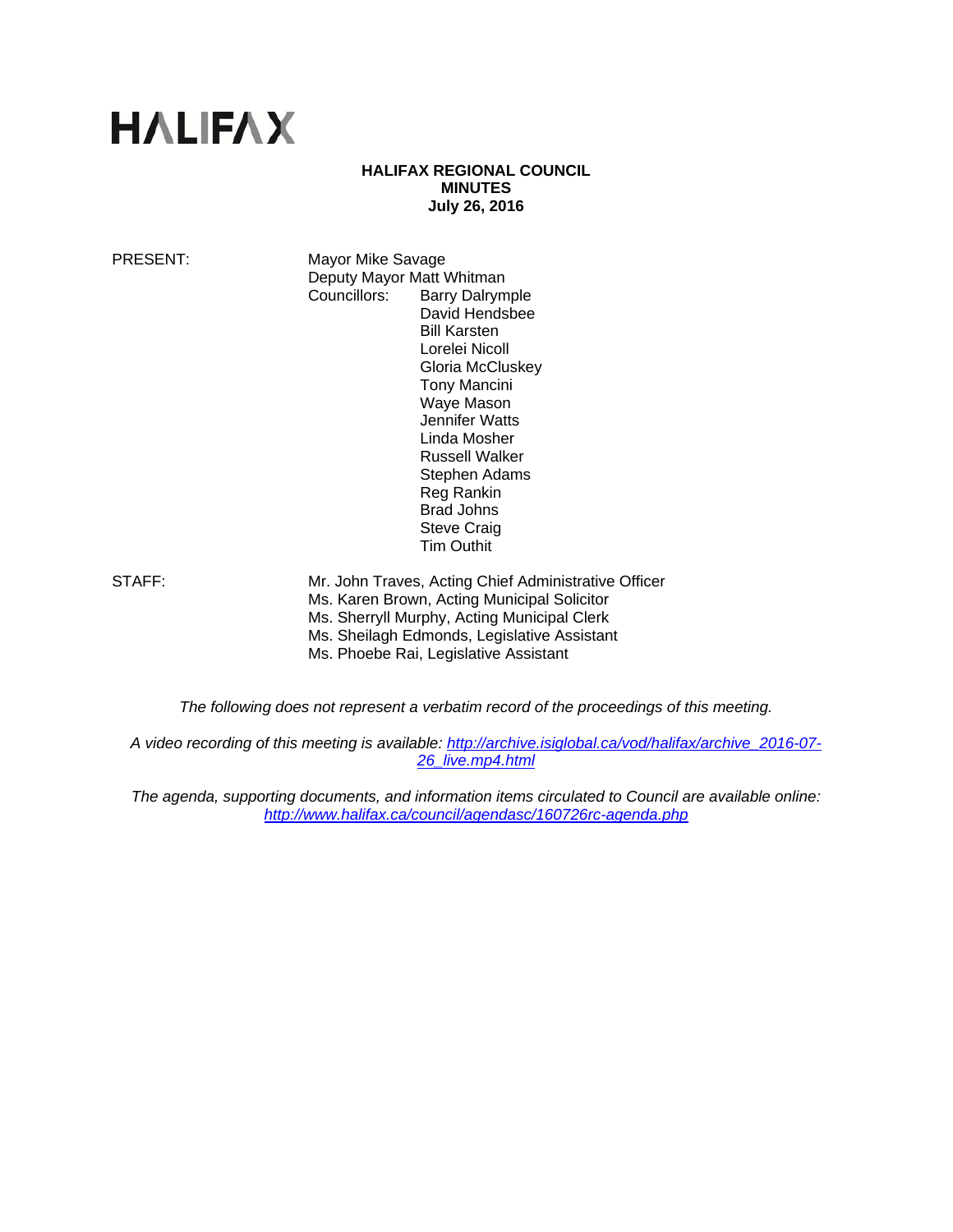*The meeting was called to order at 1:00 p.m. Council recessed at 2:04 p.m. and reconvened at 2:17 p.m. Council recessed at 5:20 p.m. Council reconvened at 6:15 p.m., moved into an In Camera (In Private) session at 6:55 p.m., and reconvened at 8:57 p.m. Council adjourned at 9:03 p.m.*

## **1. CALL TO ORDER**

The Mayor called the meeting to order at 1:00 p.m. and Council stood for a moment of reflection.

## **2. SPECIAL COMMUNITY ANNOUNCEMENTS & ACKNOWLEDGEMENTS**

Councillors noted a number of special community announcements and acknowledgements.

## **3. APPROVAL OF MINUTES – NONE**

## **4. APPROVAL OF THE ORDER OF BUSINESS AND APPROVAL OF ADDITIONS AND DELETIONS**

Addition:

## 16.3 Personnel Matter

The Acting Municipal Clerk advised that a revised motion memo had been distributed in regard to agenda item 14.1.3 which includes a recommendation that Council not release the Private and Confidential Information Report dated June 28, 2015 until the transaction has been completed.

At the request of Councillor McCluskey, Council agreed to add Information Item 1—*Application of the Halifax Logo and Brand on all Community Signs, Landmarks and Flagpoles in the Halifax Regional Municipality*—to the August 2, 2016 Council agenda.

Councillor Rankin requested that item 15.1 be moved up on the agenda. With two-thirds majority vote in favour, it was agreed to move up item 15.1 on the agenda to be dealt with prior to item 13.1.

Councillor Walker indicated that he would prefer to deal with item 15.1 in camera, as he wanted to discuss Map 3A prior to it being released to the public. Mayor Savage advised that Council would decide to deal with the matter in camera, at the time it's dealt with on the agenda.

The majority consensus of Council accepted the agenda as amended.

- **5. BUSINESS ARISING OUT OF THE MINUTES NONE**
- **6. CALL FOR DECLARATION OF CONFLICT OF INTERESTS NONE**
- **7. MOTIONS OF RECONSIDERATION NONE**
- **8. MOTIONS OF RESCISSION NONE**
- **9. CONSIDERATION OF DEFERRED BUSINESS NONE**
- **10. NOTICES OF TABLED MATTERS NONE**
- **11. PUBLIC HEARINGS NONE**
- **12. CORRESPONDENCE, PETITIONS & DELEGATIONS**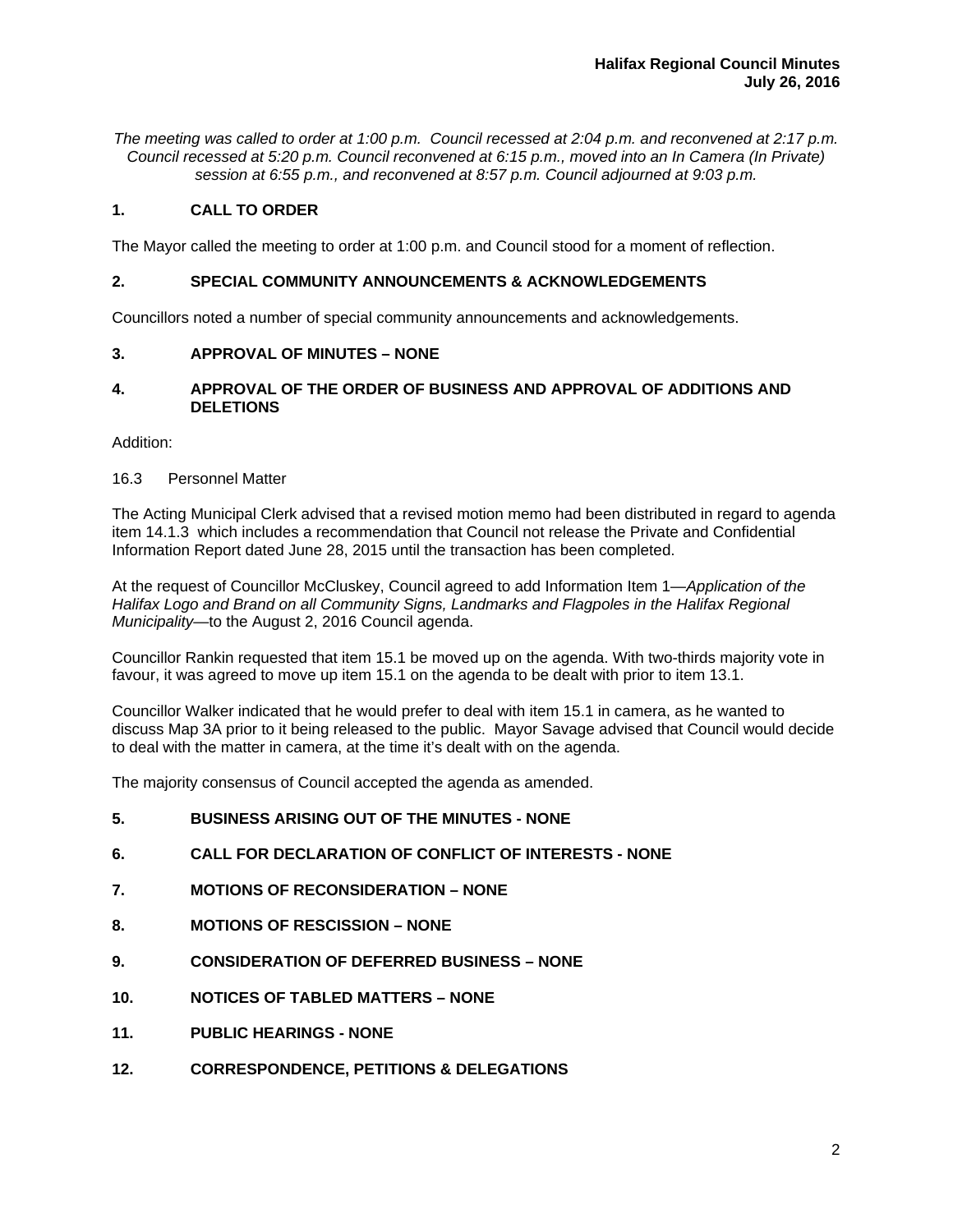## **12.1 Correspondence**

The Clerk noted that correspondence was received for item 15.1 and was distributed to Council.

## **12.2 Petitions - None**

#### **15.1 Councillor Rankin**

The following was before Council:

- A Request for Council's Consideration form submitted by Councillor Rankin
- Correspondence submitted from: Margaret Campbell, Moka Case, Ronald G. Arsenault, John Cascadden, Raymond Plourde, Karen Beazley, Robert S. McDonald, James Boyer, Jennifer MacLatchy, Chris Miller, Wendy McDonald, Jim Carwardine, James Boyer, Burkhard Plache, and Margo Grant.
- Private and Confidential Map 3A

MOVED by Councillor Rankin, seconded by Councillor Karsten

## **That Council authorize staff to release Park Concept Map 3A contained in the Private and Confidential staff report dated February 16, 2016 to the public.**

Councillor Rankin spoke in favour of dealing with this matter in public and suggested that, in addition to releasing Map 3A, Council re-release Map 11 of the Regional Plan, and the developer's map.

Councillor Walker advised that there are flaws with Map 3A which he would like to bring to Council's attention, and he requested that Council convene in camera for discussion prior to releasing the map to the public.

Ms. Karen Brown, the Acting Municipal Solicitor, cautioned Council about discussing Map 3A publicly, advising that it originated with an in camera report, and if Council wished to discuss the merits of releasing an in camera item, the discussion has to be in camera.

Council discussed whether to convene in camera or to deal with the matter in public.

In response to a question, Mr. John Traves, Acting Chief Administrative Officer advised that a staff report in regard to the Blue Mountain Birch Cove Park Facilitator's Report was scheduled for the September 6, 2016 Council meeting.

MOVED by Councillor Outhit, seconded by Councillor Mason

## **THAT the matter be deferred until the staff report is brought forward at the September 6, 2016 Council meeting.**

Council recessed at 2:04 p.m.

Council reconvened at 2:17 p.m.

Councillor Outhit advised that with Council's agreement he would withdraw his motion to defer.

### **MOTION TO DEFER WAS WITHDRAWN**.

MOVED by Councillor Outhit, seconded by Councillor Nicoll

**THAT the motion be amended to authorize staff to release Park Concept Map 3A as part of the September 6, 2016 staff report.**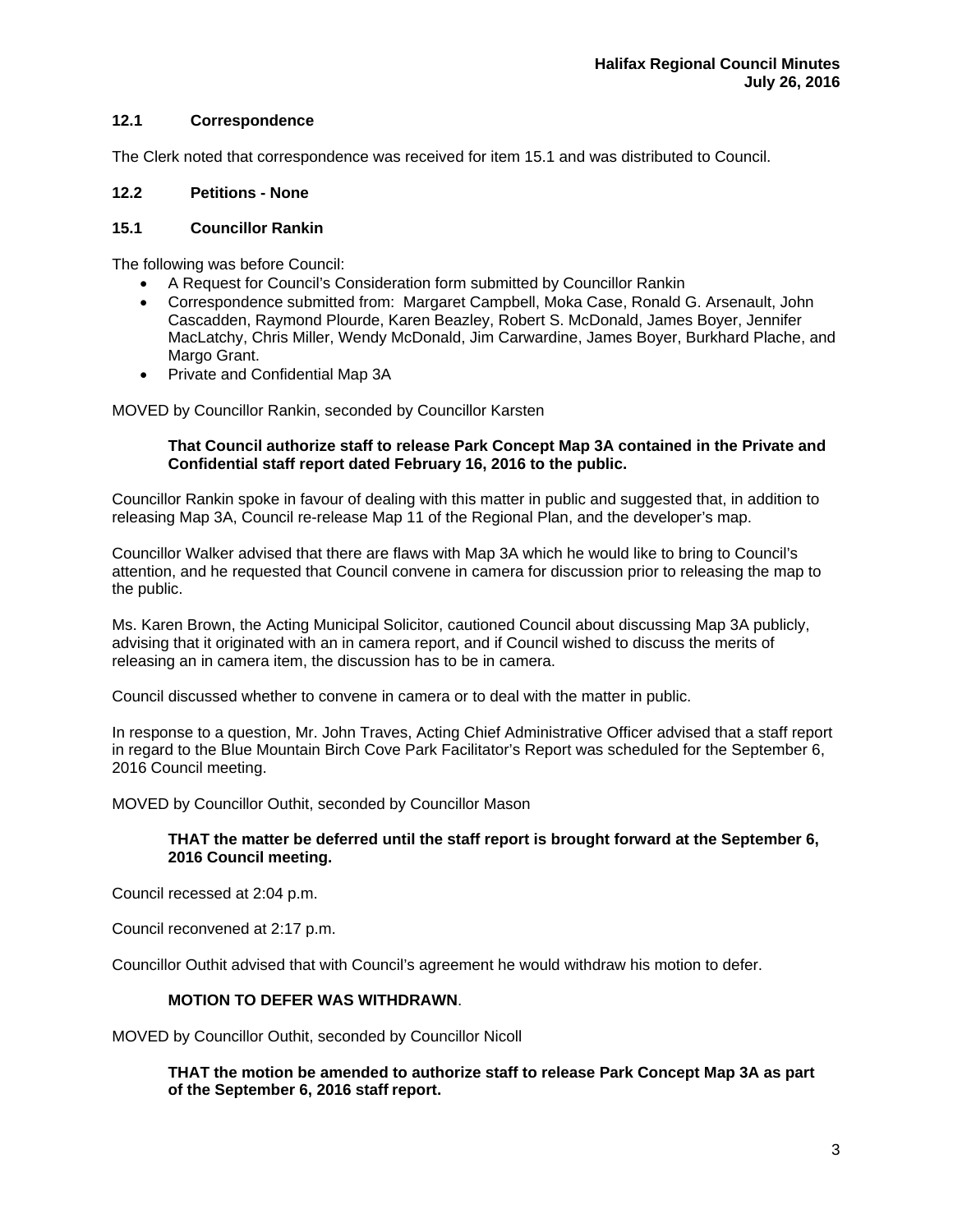MOVED by Councillor Johns, seconded by Councillor Walker

## **THAT Council convene in camera.**

Two-thirds majority required.

## **MOTION PUT AND DEFEATED.** (8 in favour, 9 against)

In favour: Councillors: Dalrymple, Hendsbee, Karsten, Nicoll, McCluskey, Mancini, Walker, and Johns.

Against: Mayor Savage; Deputy Mayor Whitman; and Councillors: Mason, Watts, Mosher, Adams, Rankin, Craig, and Outhit.

Councillor Watts referenced the staff report that was coming forward to Council on September 6, 2016 and noted that it would be helpful if staff could provide the maps as overlay maps in the report.

A brief discussion ensued about ensuring the staff report would be released to the public well in advance to allow the public an opportunity to thoroughly review it prior to the Council meeting. With the agreement of the mover of the motion, Council agreed to a friendly amendment to release the staff report to the public on the Wednesday prior to the September 6, 2016 meeting.

The motion now reads:

 **THAT Council authorize staff to release Park Concept Map 3A contained in the Private and Confidential staff report dated February 16, 2016 to the public as part of the September 6, 2016 staff report on Blue Mountain Birch Cove Park Facilitator's Report, and that the staff report dated for the September 6, 2016 Regional Council meeting be released on Wednesday, August 31, 2016.**

#### **THE MOTION AS AMENDED WAS PUT AND PASSED UNANIMOUSLY.**

MOVED by Councillor Rankin, seconded by Councillor Craig

**THAT item 15.1 – Blue Mountain-Birch Cove Lakes Regional Park—be deferred to September 6, 2016.** 

#### **MOTION PUT AND PASSED UNANIMOUSLY.**

#### **13. INFORMATION ITEMS BROUGHT FORWARD – July 19, 2016**

**13.1** Councillor Mosher – Additional Funding for Snow Removal for Seniors and Persons with Disabilities Program

The following was before Council:

A staff information report dated June 21, 2016.

Councillor Mosher indicated she was bringing this matter forward because last year only 85% of applicants that met the criteria were able to have the service due to the lack of funds. She added that she views this as a public safety issue because the program enables seniors to leave their homes for appointments or other errands in the winter time.

MOVED by Councillor Mosher, seconded by Councillor McCluskey

#### **THAT Halifax Regional Council direct staff to:**

 **1. Increase the funding for the Seniors and Persons with Disability snow Removal program by \$200,000 in fiscal 2016/17**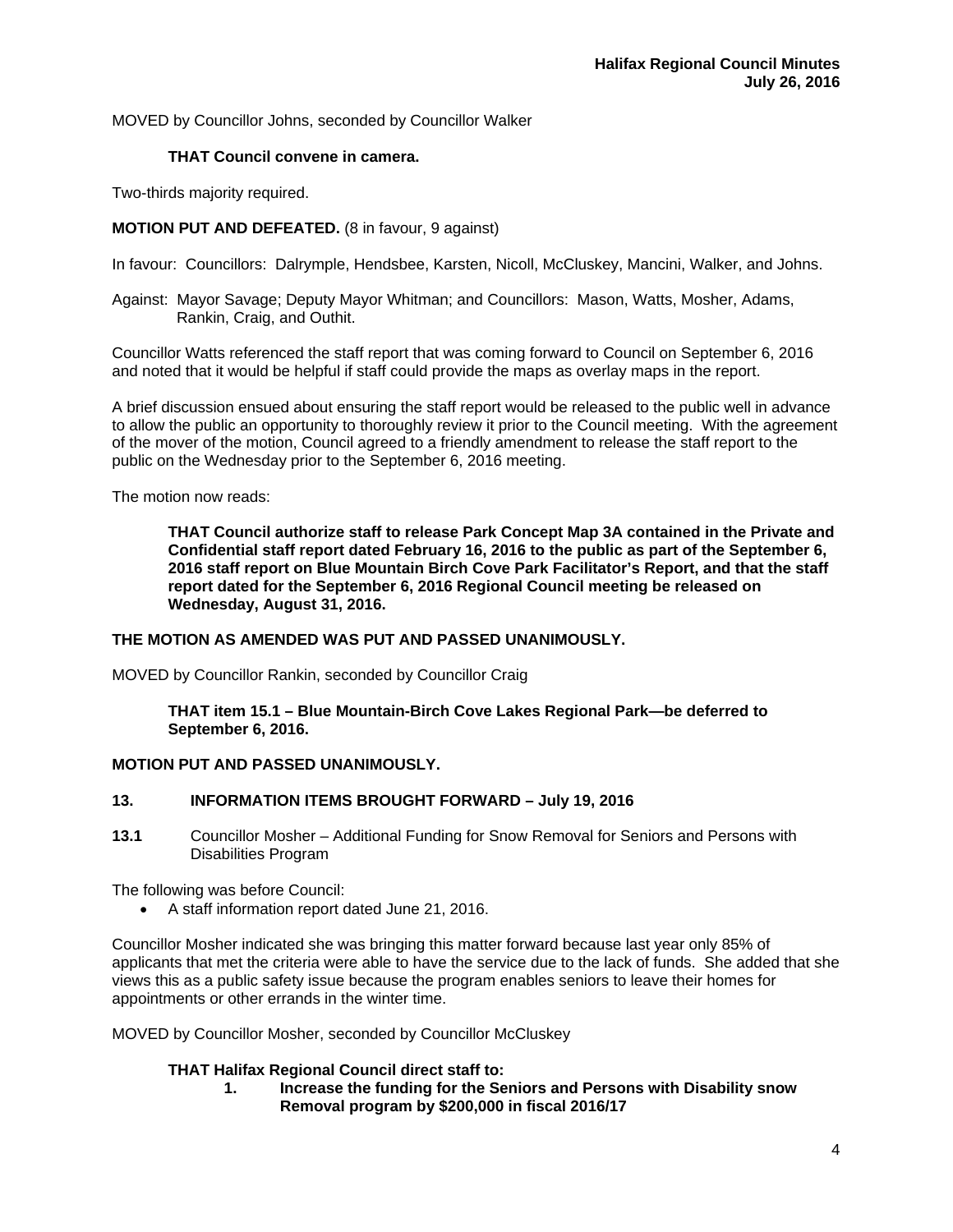- **2. Prepare a report to the Audit and Finance Standing Committee with recommendations for a funding source for the 16/17 fiscal year**
- **3. Include this amount in the proposed 17/18 Budget for Council consideration**

A discussion ensued with Mr. Bruce Zvaniga, Director, Transportation & Public Works, and Ms. Beverley Audet, Manager, Road Operations and Construction responding to questions. Concern was expressed in regard to increasing the program by an additional \$200,000 and, in response to a question, Mr. Zvaniga advised that this amount would represent serving another 233 people. He pointed out that the challenge with the program currently is that staff does not have solid information on what the total demand is and he suggested that if staff were to collect better data in the intake process, it may determine if there are other programs available that would be applicable to various applicants. He suggested that if staff were to continue to take applications once the program closed, it would provide them with good data in this regard.

In response to a clarification on the recommendation, the Acting Municipal Solicitor advised that staff would prepare a report to the Audit and Finance Standing Committee with regard to a funding source, and then it would go to Regional Council.

Councillor Karsten proposed a friendly amendment to the motion to have this point clarified, and Councillor Mosher advised that she would accept it as friendly amendment to her motion.

Councillors were generally in support of an increase in funds for the program but were hesitant to support an increase of \$200,000. Deputy Mayor Whitman proposed a friendly amendment to the wording of the motion that recommended an increase in the funding '*up to \$200,000'.* Councillor Mosher accepted this as a friendly amendment to her motion.

The motion now reads:

MOVED by Councillor Mosher, seconded by Councillor McCluskey

 **That Halifax Regional Council direct staff to prepare a report to the Audit and Finance Standing Committee recommending a funding source in the 2016/17 fiscal year to increase the funding for the Seniors and Persons with Disability snow removal program up to \$200,000 and report back to Council.** 

## **MOTION PUT AND PASSED UNANIMOUSLY.**

Not present: Councillor Rankin

## **14. REPORTS**

## **14.1 CHIEF ADMINISTRATIVE OFFICER**

#### **14.1.1 First Reading Proposed By-Law F-302, Amendments to By-Law F-300, A By-Law Relating to Fees for the Provision of Taxation Information**

The following was before Council:

A staff recommendation report dated July 6, 2016

MOVED by Councillor Karsten, seconded by Councillor Whitman

**THAT Halifax Regional Council give First Reading to proposed By-law F-302, amending By-law F-300, a by-law relating to fees for the provision of taxation information, as set out in Attachment B of the report staff report dated July 6, 2016.**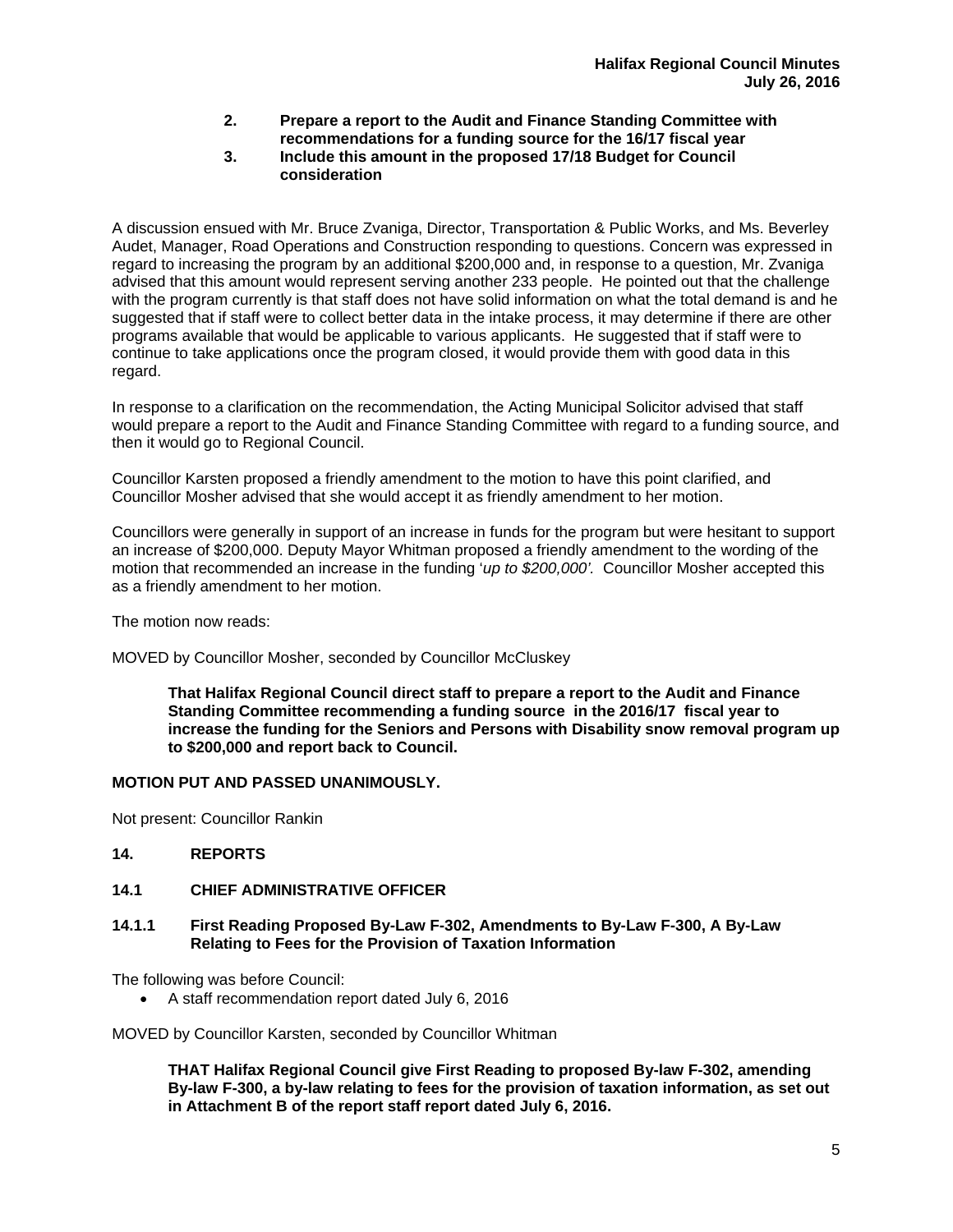## **MOTION PUT AND PASSED.** (12 in favour, 5 against)

In favour: Councillors: Dalrymple, Hendsbee, Nicoll, Mason, Watts, Mosher, Walker, Adams, Rankin, Johns, Craig, and Outhit

Against: Mayor Savage; Deputy Mayor Whitman; and Councillors: Karsten, McCluskey, and Mancini

#### **14.1.2 Proposed Amendment to Administrative Order 2016-001-GOV – Western Common Advisory Committee**

The following was before Council:

A staff recommendation report dated July 6, 2016

MOVED by Councillor Adams, seconded by Councillor Rankin

#### **THAT Halifax Regional Council adopt the proposed amendments to Administrative Order 2016-001-GOV, the Western Common Advisory Committee Administrative Order, as set out in Attachment B of the staff report dated July 6, 2016.**

#### **MOTION PUT AND PASSED.** (15 in favour, 1 against)

In favour: Mayor Savage; Deputy Mayor Whitman; and Councillors: Dalrymple, Hendsbee, Nicoll, McCluskey, Mancini, Mason, Watts, Mosher, Walker, Adams, Rankin, Craig and Outhit

Against: Councillor Karsten

Not present: Councillor Johns

#### **14.1.3 Award Request for Proposal (RFP) P16-052 – Leased Accommodations – Halifax Regional Police**

The following was before Council:

A staff recommendation report dated June 28, 2016

MOVED by Councillor Walker, seconded by Councillor Karsten

#### **That Halifax Regional Council:**

- **1. Award RFP P16-052, Leased Accommodations Halifax Regional Police, to the highest scoring proponent, Dream Industrial REIT, and authorize the Mayor and Clerk to enter into a lease agreement as outlined in Table 1 and the Financial Implications section of the Private and Confidential Information Report dated June 28, 2016, subject to approval by the Minister of Service Nova Scotia and Municipal Relations.**
- **2. Approve a budgeted withdrawal in 2017/18 (Year 1) in the amount of \$158,400 from the Provincially Funded Police Officers and Facility Lease Reserve, Q325 in 2017/18, as outlined in the Financial Implications section of the Private and Confidential Information Report dated June 28, 2016.**
- **3. Not release the private and confidential information report dated June 28, 2016 until the transaction has been completed.**

**MOTION PUT AND PASSED.** (15 in favour, 1 against)

In favour: Mayor Savage; Deputy Mayor Whitman; and Councillors: Dalrymple, Hendsbee, Karsten, Nicoll, McCluskey, Mancini, Mason, Watts, Mosher, Walker, Rankin, Craig and Outhit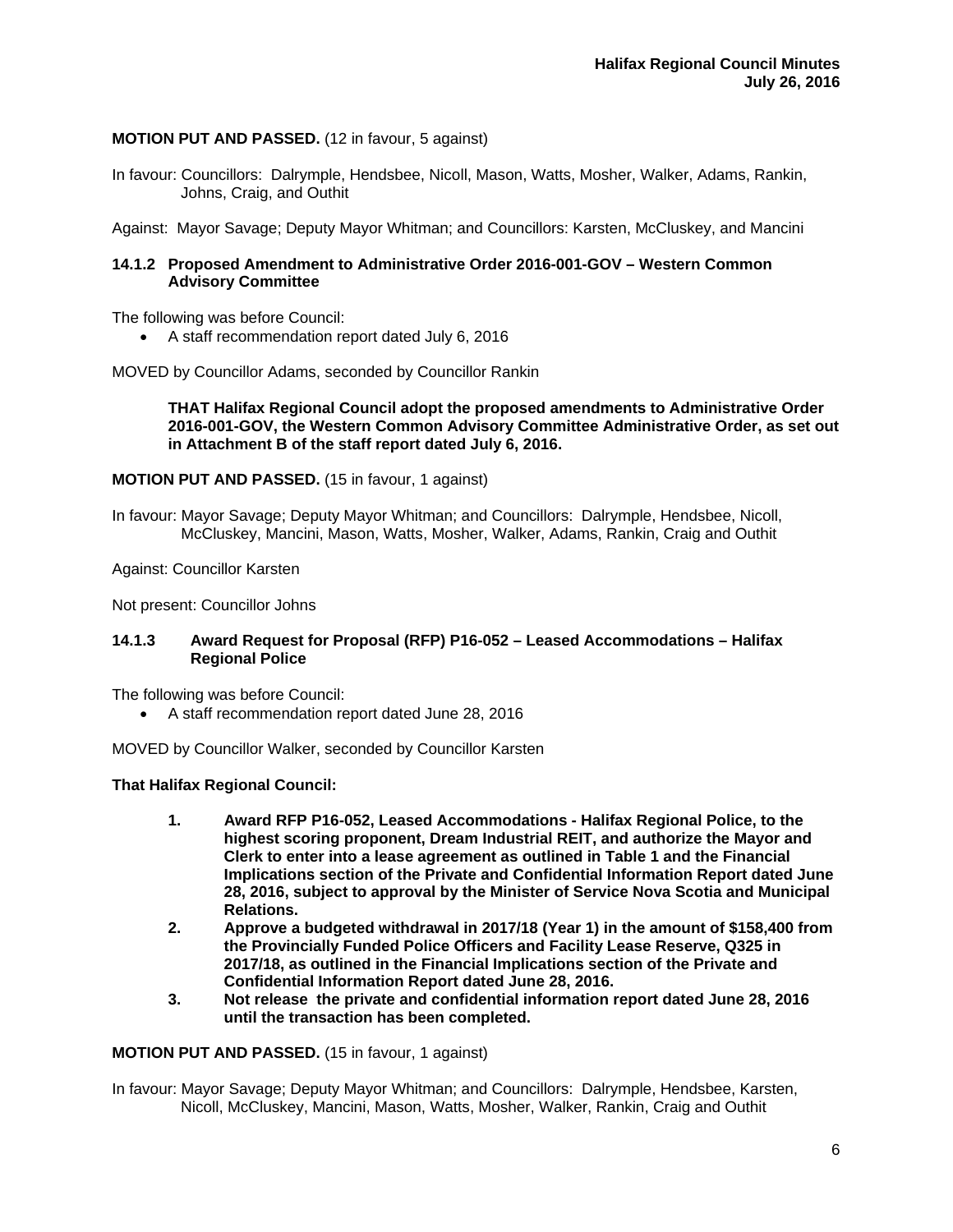Against: Councillor Adams

Not present: Councillor Johns

## **14.2 AUDIT AND FINANCE STANDING COMMITTEE**

## **14.2.1 Budget Increase to CV000004 – Transit Support Vehicle Replacement**

The following was before Council:

 A recommendation report dated July 20, 2016 from the Chair of the Audit and Finance Standing Committee, with an attached staff recommendation report dated June 13, 2016.

MOVED by Councillor Mosher, seconded by Councillor Craig

## **THAT Halifax Regional Council**

- **1. Approve a budget increase of \$29,200 to Project Account CV000004 Transit Support Vehicle Replacement.**
- **2. Approve an unbudgeted withdrawal in the amount of \$1,488 from General Fleet Reserve Q204, as outlined in the Financial Implications section of the staff report dated June 13, 2016.**

## **MOTION PUT AND PASSED UNANIMOUSLY.**

Not present: Councillor Rankin

## **14.2.2 Long-term Fiscal Strategy – Reserve Review**

The following was before Council:

 A recommendation report dated July 20, 2016 from the Chair of the Audit and Finance Standing Committee, with an attached staff recommendation report dated June 28, 2016.

MOVED by Councillor Mosher seconded by Councillor Karsten

#### **THAT Halifax Regional Council approve the proposed reserves as presented in Attachment 1 of the staff report dated June 28, 2016.**

Councillor Hendsbee MOVED that Capital Fund Reserve Q311-Cemetery Maintenance Reserve be removed from Capital Fund Reserve category and placed as a separate item under Trust accounts; there was no seconded for the motion, and the motion was lost.

MOVED by Councillor Johns, seconded by Councillor Hendsbee

#### **THAT the motion be amended to exempt Capital Fund Reserve Q124-Upper Sackville Turf Capital Reserve.**

Councillor Johns advised that he wanted to exempt this fund because it is established for specific projects onsite at Weir Field.

#### **THE AMENDMENT TO THE MOTION WAS PUT AND DEFEATED.** (7 in favour, 10 against)

In favour: Deputy Mayor Whitman; and Councillors: Dalrymple, Hendsbee, Adams, Rankin, Johns, and Outhit

Against: Mayor Savage; and Councillors: Karsten, Nicoll, McCluskey, Mancini, Mason, Watts, Mosher,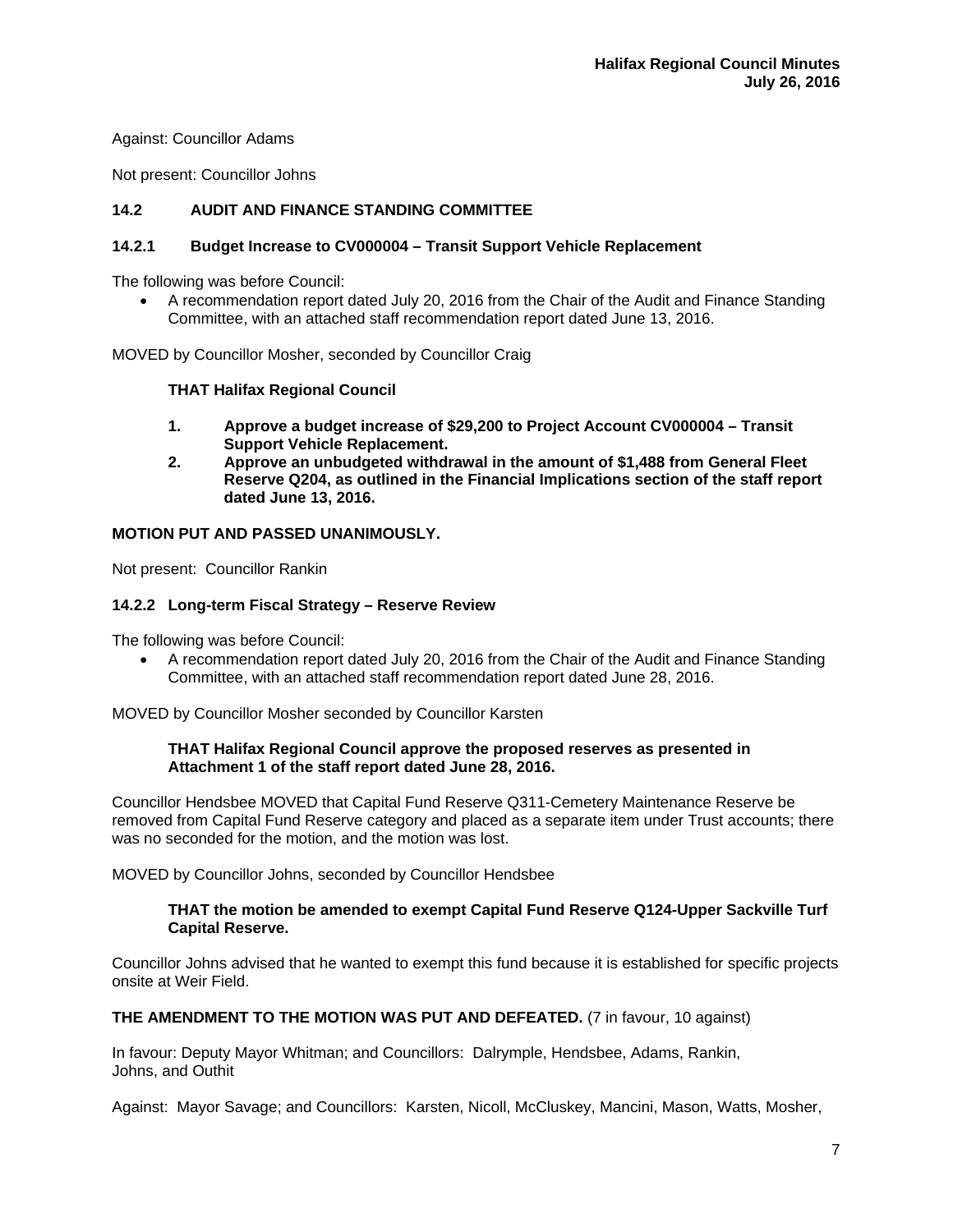Walker, and Craig.

## **MOTION PUT AND PASSED.** (15 in favour; 2 against)

In favour: Mayor Savage; Deputy Mayor Whitman; and Councillors: Dalrymple, Karsten, Nicoll, McCluskey, Mancini, Mason, Watts, Mosher, Walker, Adams, Rankin, Craig and Outhit

Against: Councillors Hendsbee and Johns

## **14.2.3 Halifax Regional Fire & Emergency Unmanned Aircraft Surveillance (Drones)**

The following was before Council:

 A recommendation report dated July 20, 2016 from the Chair of the Audit and Finance Standing Committee, with an attached staff recommendation report dated July 12, 2016.

MOVED by Councillor Mosher, seconded by Councillor Hendsbee

## **THAT Halifax Regional Council:**

- **1. Approve a budget increase of \$60,000 to Capital Account CEO10001, Fire Services Equipment Replacement for the purchase of two unmanned aircraft surveillance drones.**
- **2. Approve an unbudgeted withdrawal in the amount of \$60,000 from Q206, Fire & Emergency Service Vehicle and Equipment Reserve, as outlined in the Financial Implications section of the staff report dated July 12, 2016**

## **MOTION PUT AND PASSED UNANIMOUSLY.**

#### **14.2.4 Tax Relief for Non-Profit Organizations – Proposed Renewal for Tax Relief for Leases Removed from Administrative Order 2014-001-ADM Schedules**

The following was before Council:

 A recommendation report dated July 20, 2016 from the Chair of the Audit and Finance Standing Committee, with an attached report dated June 30, 2016 from the Chair of the Grants Committee and a staff recommendation report dated June 14, 2016.

MOVED by Councillor Mosher, seconded by Councillor Walker

**THAT Halifax Regional Council approve a grant for the nine (9) organizations/ten (10) properties listed in Table 1 of the staff report dated June 14, 2016 for fiscal year 2016-17, effective April 1, 2016 unless otherwise stated, at an estimated combined cost of \$109,743 from Account M311-8006.** 

MOVED by Councillor Johns, seconded by Councillor Dalrymple

**THAT the motion be amended that the Beaverbank Kinsac Lions Club re reconsidered by the Grants Committee** 

#### **THE AMENDMENT TO THE MOTION WAS PUT AND PASSED UNANIMOUSLY.**

MOVED by Councillor Mason, seconded by Councillor Nicoll

**THAT the motion be amended that the South End Day Care's grant be returned to the Grants Committee for determination if their 'partial' tax relief was a result on ongoing lease negotiations.**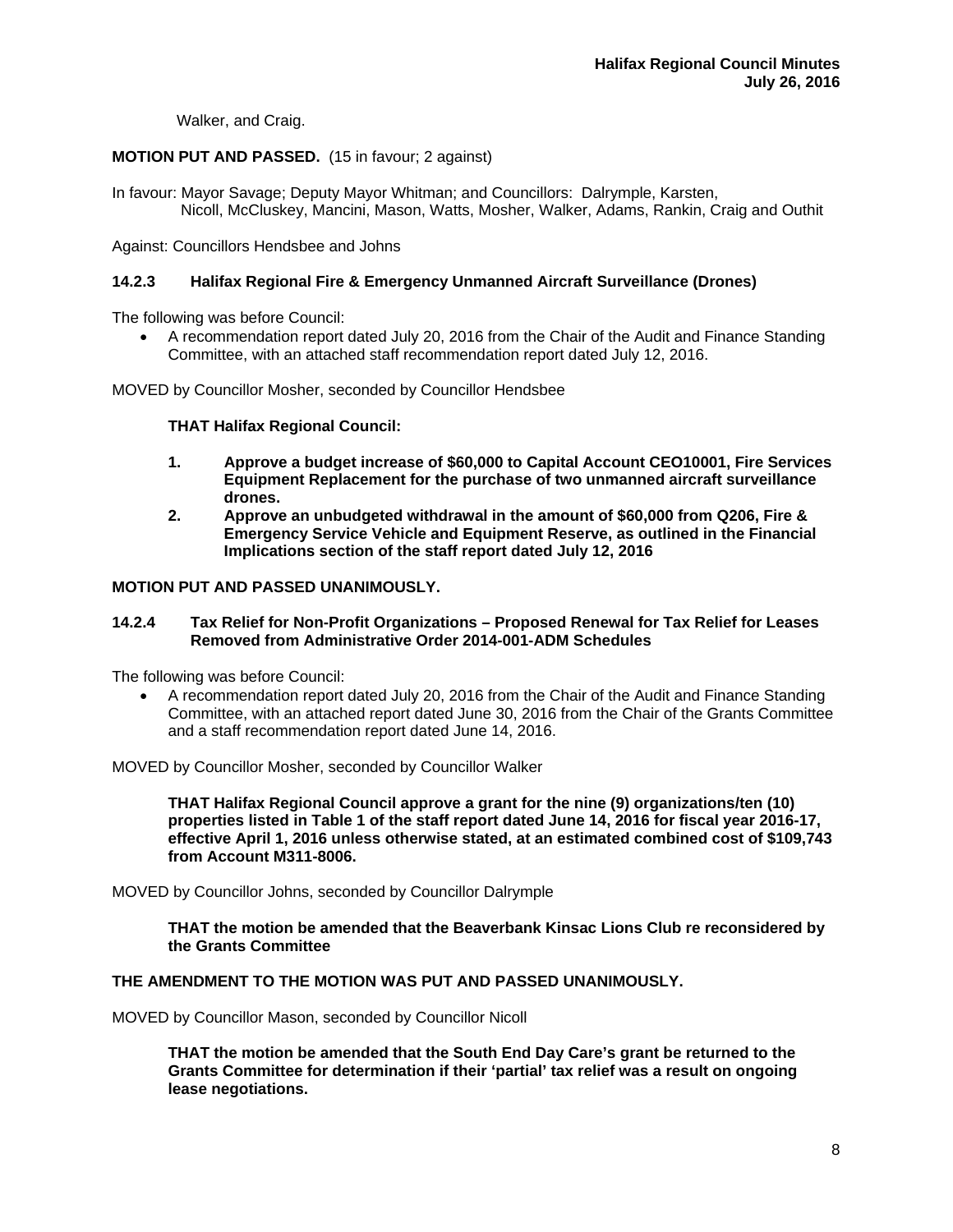## **THE AMENDMENT TO THE MOTION WAS PUT AND PASSED UNANIMOUSLY.**

Not present: Councillor Mosher

The motion as amended now reads:

**That Halifax Regional Council approve a grant for the nine (9) organizations/ten (10) properties listed in Table 1 of the staff report dated June 14, 2016 for fiscal year 2016-17, effective April 1, 2016 unless otherwise stated, at an estimated combined cost of \$109,743 from Account M311-8006; and that the Beaverbank Kinsac Lions Club be reconsidered by the Grants Committee, and the South End Day Care's grant be returned to the Grants Committee for determination if their 'partial' tax relief was a result of ongoing lease negotiations.** 

## **MOTION AS AMENDED WAS PUT AND PASSED.**

## **14.3 COMMUNITY PLANNING AND ECONOMIC DEVELOPMENT STANDING COMMITTEE**

#### **14.3.1 ArtsHalifax Advisory Committee Recommendations**

The following was before Council:

 A recommendation report dated June 24, 2016 from the Chair of the Community Planning and Economic Development Standing Committee, with an attached staff recommendation report dated June 8, 2016.

MOVED by Councillor Mason, seconded by Councillor Nicoll

#### **THAT Halifax Regional Council**

- **1. Approve the approach to the establishment of peer jury review processes for the Interim Grants to Professional Arts Organization Program as outlined in the Discussion section of the June 8, 2016 staff report;**
- **2. Direct staff to prepare amendments to Administrative Order 2014-007-ADM Respecting Grants to Professional Arts Organizations to establish the peer jury review processes and return to Council with the proposed amendments for Council's consideration prior to October 31, 2016; and**
- **3. Defer consideration of the recommendation 5.7., "Notification of grant recommendations is communicated directly to the Corporate Administrative Officer (CAO) for final approval" to be considered concurrently with the Committee's final reporting requirement as required in Administrative Order 2014-019-GOV respecting the ArtsHalifax Advisory Committee, Section 24, anticipated to be delivered to staff in advance of the 2018-2019 budget planning process.**

#### **MOTION PUT AND PASSED UNANIMOUSLY.**

#### **14.4 TRANSPORTATION STANDING COMMITTEE**

#### **14.4.1 Integrated Mobility Plan Update (Presentation)**

The following was before Council:

- A recommendation report dated June 29, 2016 from the Chair of the Transportation Standing Committee, with an attached staff recommendation report dated May 30, 2016
- A copy of a presentation entitled, The Integrated Mobility Plan for Halifax Regional Municipality Updated June 23, 2016.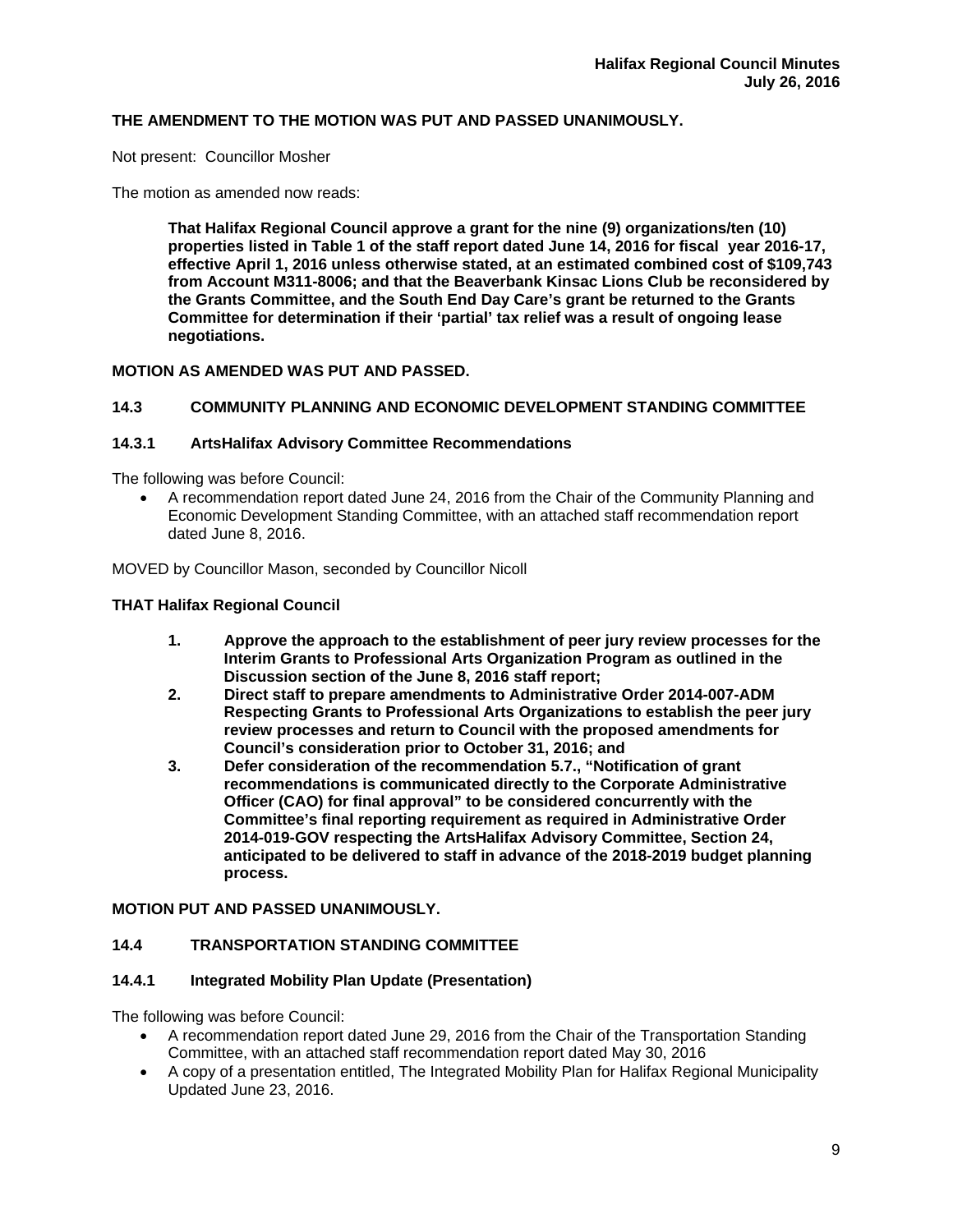Mr. Rod McPhail, Project Manager, IMP and Mr. Bob Bjerke, Chief Planner and Director, Planning and Development provided a presentation on the Integrated Mobility Plan update.

Mayor Savage thanked Mr. McPhail for his presentation.

## **14.5 HERITAGE ADVISORY COMMITTEE**

#### **14.5.1 Case H00433 – Barrington Street Heritage Conservation District Financial Incentives Programs 2016-17**

The following was before Council:

 A recommendation report dated June 27, 2016 from the Chair of the Heritage Advisory Committee, with an attached staff recommendation report dated May 19, 2016

MOVED by Councillor Mason, seconded by Councillor Watts

#### **THAT Halifax Regional Council**

- **1. Approve a grant of not more than \$100,000 and a tax credit of not more than \$1,000,000 for the restoration of the Keith building located at 1581-89 Barrington Street;**
- **2. Approve a grant of not more than \$78,886 and a tax credit of not more than \$147,487 for the restoration of the Canada Permanent building located at 1646 Barrington Street;**
- **3. Approve a grant of not more than \$23,851 for the restoration of the Former City Club Building located at 1580 Barrington Street;**
- **4. Approve a grant of not more than \$7,616 and a tax credit of not more than \$612 for the Colwell building located at 1673 Barrington Street;**
- **5. Approve the grants and tax credits referenced in recommendations 1-4 above conditional upon each of the respective applicants having first:**

 **a) completed the work set out in the respective application to the satisfaction of the Municipality;** 

 **b) provided well organized receipts and invoices, in a format acceptable to the Municipality, to support the total amount approved; and c) executed and registered at the Registry of Deeds an agreement that the owner will not apply to demolish, nor will they demolish, the respective property for 20 years from the date of the agreement.** 

#### **MOTION PUT AND PASSED UNANIMOUSLY.**

Not Present: Councillor Johns

At 5:20 p.m. Council recessed. Council reconvened at 6:15 p.m.

## **14.6 MEMBERS OF COUNCIL**

#### **14.6.1 Councillor Mosher – Motorized Bicycles**

The following was before Council:

A 'Request for Council's Consideration' form submitted by Councillor Mosher

MOVED by Councillor Mosher, seconded by Councillor Craig

**THAT Halifax Regional Council request a staff report to consider amending By-Law P-600 respecting Municipal Parks under Provision 10 – to include the prohibition of motorised bicycles in HRM Parks and Trails.**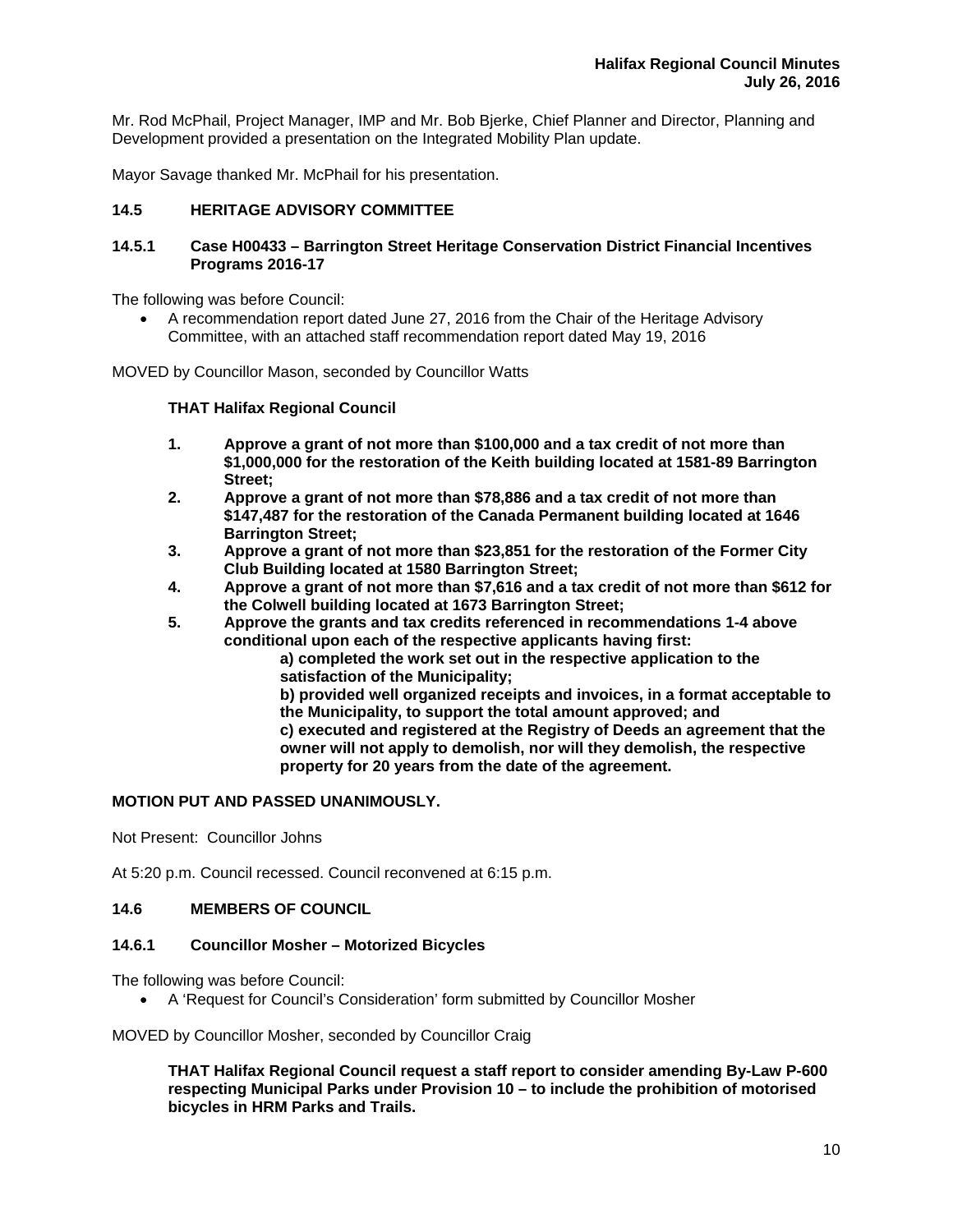Councillor Mosher provided commentary regarding trail safety and shared two photos of the Chain of Lakes Trail with Regional Council.

In the ensuing discussion, Councillors requested that the report consider whether or not the amendments should: be applied to all HRM trails or just the Chain of Lakes trail, redefine "active transportation," and differentiate between different types of motorized bicycles.

## **MOTION PUT AND PASSED.** (15 in favour, 1 against)

In favour: Mayor Savage, Deputy Mayor Whitman, Councillors: Karsten, Nicoll, McCluskey, Mancini, Mason, Watts, Mosher, Walker, Adams, Rankin, Johns, Craig and Outhit

Against: Councillor Hendsbee

Not present: Councillor Dalrymple

#### **15. MOTIONS**

#### **15.1 Councillor Rankin**

This matter was addressed earlier in the meeting. See pages 3-4 for details.

#### **15.2 Deputy Mayor Whitman**

The following was before Council:

A 'Request for Council's Consideration' form submitted by Deputy Mayor Whitman

MOVED by Deputy Mayor Whitman, seconded by Councillor Mancini

#### **THAT Halifax Regional Council request a staff report to address recent concerns outlined to staff regarding the mobile sign industry and available payment methods.**

Deputy Mayor Whitman indicated that a lack of online payment options is affecting not only the mobile sign industry, but all organizations that do business with the municipality. It was also noted that the mobile sign industry faces additional obstacles including wait times for permit processing and the levying of fines for minor permit violations.

#### **MOTION PUT AND PASSED UNANIMOUSLY.**

Not present: Councillor Dalrymple

## **16. IN CAMERA (IN PRIVATE)**

In Camera (In Private) matters were dealt with later in the meeting. See pages 12-13 for details.

**17. ADDED ITEMS - NONE** 

## **18. NOTICES OF MOTION**

#### **18.1 Councillor Mosher**

"TAKE NOTICE that, at the next meeting of Halifax Regional Council to be held on August 2, 2016, I propose to introduce *Administrative Order 2016-005-ADM, Procurement Administrative Order*, the purpose of which is to repeal and replace *Administrative Order 35, Procurement Policy,* to allow for timely and appropriate contract awards, and for clarity in relation to authorities and approved processes."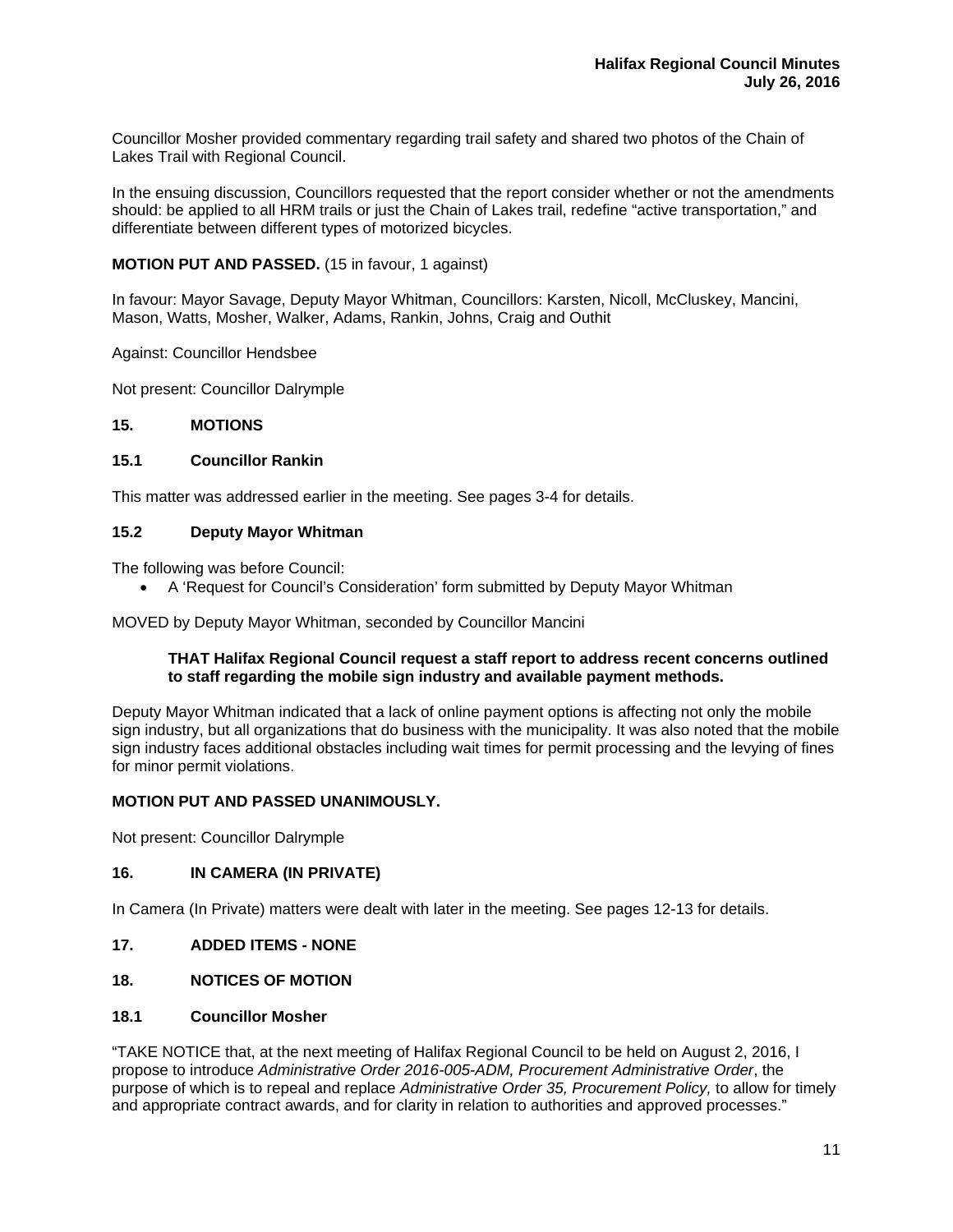## **18.2 Councillor Adams**

"TAKE NOTICE that, at a future meeting of Halifax Regional Council to be held on August 2, 2016, I propose to move to repeal the *Policy for Expenditures from Community Integration Fund (2004)*."

## **18.3 Councillor Karsten**

**"**TAKE NOTICE that, at the next meeting of Halifax Regional Council to be held on August 2, 2016, I propose to put forward a request for a staff report on the public service announcement released on July 26, 2016 advising that electric and gas-powered scooters and bicycles with trailers are not permitted on Halifax Transit ferries."

## **18.4 Deputy Mayor Whitman**

"TAKE NOTICE that, at the next regular meeting of Halifax Regional Council to be held on Tuesday August 2, 2016 I intend to request an addition to the motion approved by Council on May 24, 2016 as follows:

THAT Halifax Regional Council request a staff report to explore a pedestrian connection from St. Margaret's Bay Elementary to the St. Margaret's Bay Rails to Trails and the HRM ball field, playground and Bay waterfront access. MOTION PUT AND PASSED UNANIMOUSLY.

to stipulate that the requested staff report also considers private road ownership and connection to the Old Chester Road.**"** 

MOVED by Councillor McCluskey, seconded by Councillor Walker

**THAT Halifax Regional Council convene to In Camera (In Private) to discuss items 16.1.1, 16.1.2, 16.2.1 and 16.3.1.** 

## **MOTION PUT AND PASSED.**

#### **16. IN CAMERA (IN PRIVATE)**

Council recessed at 6:55 p.m. to convene an In Camera (In Private) session and reconvened at 8:57 p.m. to ratify the following motions.

## **16.1 Property Matter**

#### **16.1.1 Acquisition of Lands – Belvedere Playground, Dartmouth –** *Private and Confidential Report*

MOVED by Councillor Mancini, seconded by Councillor McCluskey

#### **THAT Halifax Regional Council:**

- **1. Authorize the Mayor and Municipal Clerk to enter into an Agreement of Purchase and Sale as outlined in the private and confidential staff report dated July 5, 2016, as per the terms and conditions and Table 1 of the private and confidential staff report dated July 5, 2016; and**
- **2. Not release the private and confidential staff report dated July 5, 2016 to the public until the transaction has closed.**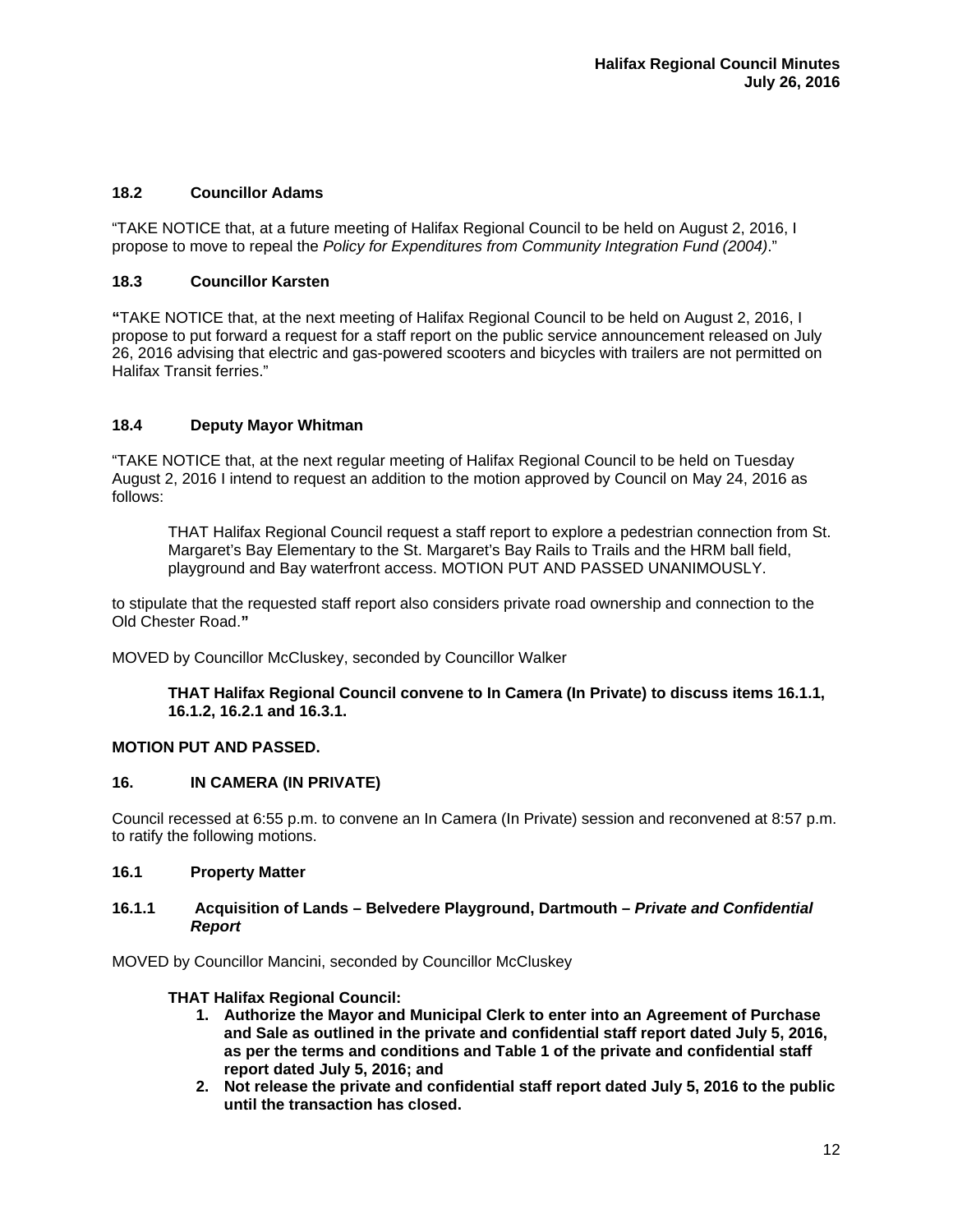## **MOTION PUT AND PASSED UNANIMOUSLY.**

Not present: Deputy Mayor Whitman, Councillors: Dalrymple, Nicoll, Craig and Outhit.

#### **16.1.2 Agreement with the Province of Nova Scotia – Right of First Refusal World Trade and Convention Center –** *Private and Confidential Report*

MOVED by Councillor Karsten, seconded by Councillor Walker

#### **THAT Halifax Regional Council ratify the motion passed in the In Camera (In Private) session held earlier in the meeting regarding the World Trade and Convention Center.**

#### **MOTION PUT AND PASSED.** (11 in favour, 2 against)

In favour: Mayor Savage, Deputy Mayor Whitman, Councillors: Karsten, McCluskey, Mancini, Mason, Watts, Mosher, Walker, Rankin and Johns

Against: Councillors Hendsbee and Adams

Not present: Councillors: Dalrymple, Nicoll, Craig and Outhit

#### **16.2 Contract Negotiations**

#### **16.2.1 Lease Assignment Consent – 111 Clayton Park Drive, Northcliffe Tennis Courts –** *Private and Confidential Report*

MOVED by Councillor Mosher, seconded by Councillor Walker

#### **THAT Halifax Regional Council:**

- **1. Consent to the assignment and assumption of the Lease as outlined in the private and confidential staff report dated July 5, 2016, as per Table 1 of the private and confidential staff report dated July 5, 2016 and authorize the Mayor and Municipal Clerk to execute a Lease Assignment and Assumption.**
- **2. Not release the private and confidential staff report dated July 5, 2016 to the public.**

#### **MOTION PUT AND PASSED UNANIMOUSLY.**

Not present: Councillors: Dalrymple, Nicoll, Craig and Outhit.

#### **16.3 Personnel Matter**

#### **16.3.1 Personnel Matter**

MOVED by Councillor Mosher, seconded by Deputy Mayor Whitman

#### **THAT Halifax Regional Council:**

- **1. Approve the recommendation of the Executive Standing Committee as contained in the July 21, 2016 private and confidential staff report; and**
- **2. Not release the July 21, 2016 Private and Confidential staff report to the public.**

## **MOTION PUT AND PASSED UNANIMOUSLY.**

Not present: Councillors: Dalrymple, Nicoll, Craig and Outhit.